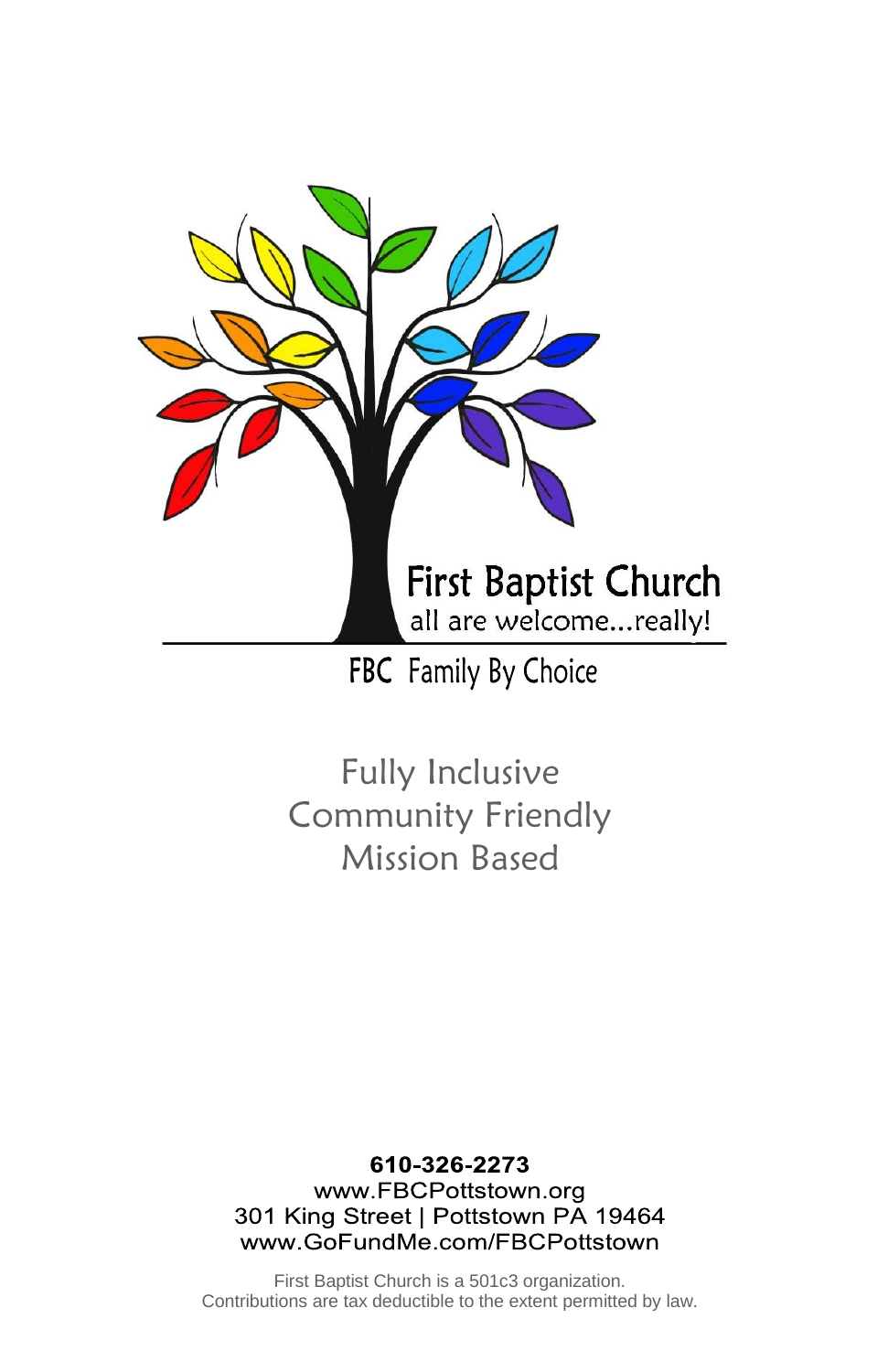

#### **Beginning the Work of Christmas**

 I know, the decorations are still up (or hardly back in their boxes) and you are weary of the leftovers (I stashed mine in the freezer, so I can bring them out and pretend someone else "cooked" on some cold, winter night!), but even though Christmas is officially "over," in truth, the work of the season has just begun. What do I mean by that? I mean that once Christ has come among us and we are reminded again that ours is an incarnational faith, God calls us to embody what we think and believe in ways as real and practical as was the life and ministry of Jesus himself. We *all* get to be incarnated: God in us in the world, every day!

 Howard Thurman, celebrated American author, [philosopher,](https://en.wikiquote.org/wiki/Philosopher) [theologian,](https://en.wikiquote.org/wiki/Theologian) educator and civil rights leader wrote a poem some of you are familiar with; it's called "The Work of Christmas." It will be the basis for our Epiphany worship series:

When the song of the angels is stilled, When the star in the sky is gone, When the kings and princes are home,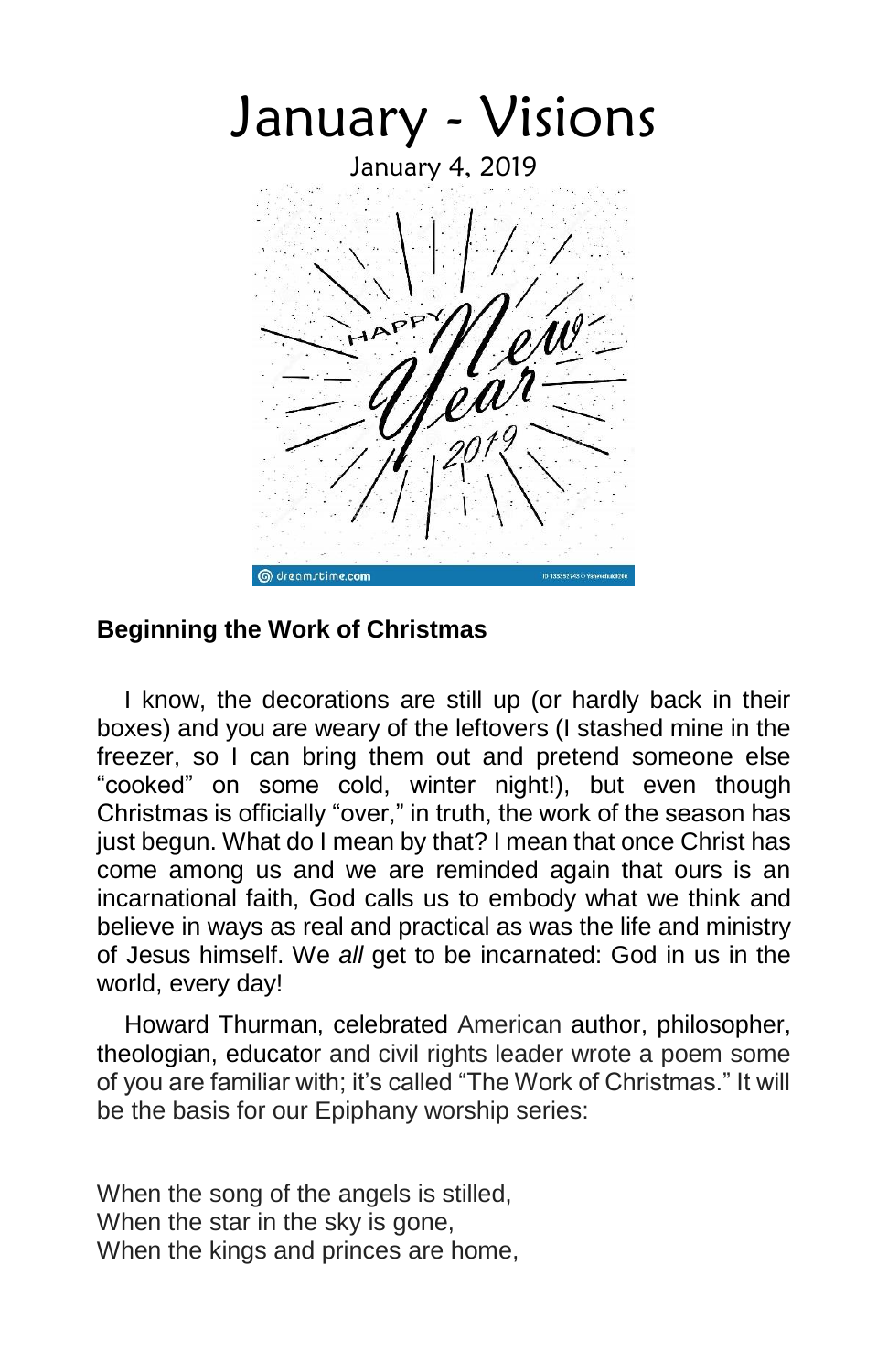When the shepherds are back with their flock, **The work of Christmas begins: To find the lost, To heal the broken, To feed the hungry, To release the prisoner, To rebuild the nations, To bring peace among people, To make music in the heart.**

--"The Work of Christmas" in *The Mood of Christmas & Other Celebrations* (1985)

 Together, as we continue to discern God's new call to us as a congregation, we will explore what this "work" might look like in our community, in the relationships we are forging with the ministry partners who share our building, in a world hallmarked with great physical and spiritual need, as well as with each other. We will consider the ongoing faithfulness of Mary and Joseph, God's call to action rather than charity, the work of liberation today and consider the differences between public and personal peace. We will end season of Light with the invitation to "make music in the heart" as we dedicate our new "Renew" hymnals and highlight the gift of music that is so central to our worship life.

 Christmas might be over but the reality of God's incarnation in the world is only begun as we live lives that reflect the Light of the World shining in and through us. Worship with us, pray with us, discern with us, give generously with us. The work of Christmas is ours to share!

Blessings, Marcia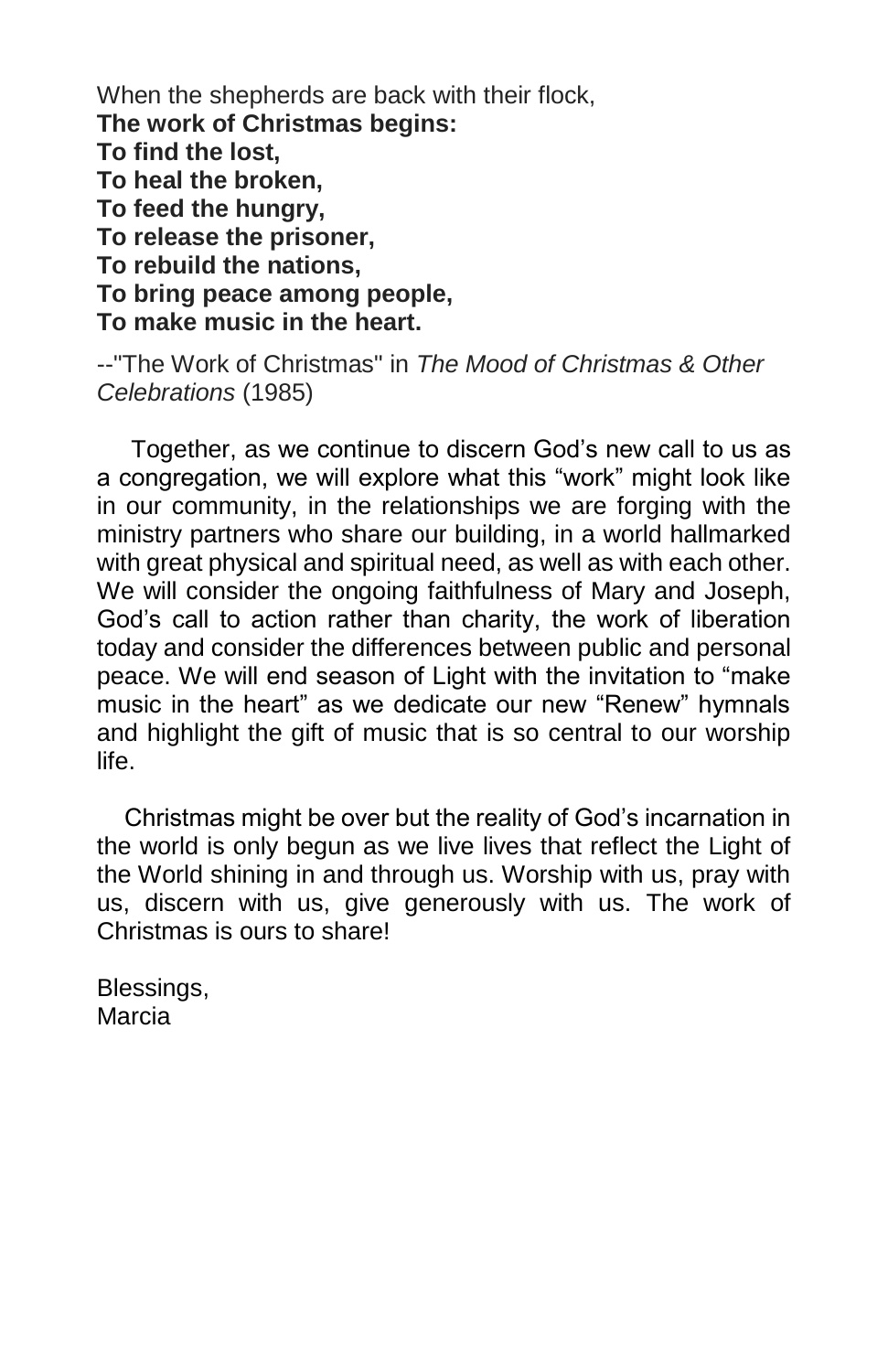### **All Church Retreat**!

 Or should we say, "All Church Advance!" **Mark Feb 2, from 9-3 pm,** on your calendars now and stay tuned for details about this exciting, important time for us to discern our future together! We are planning a day of conversation and worship, of eating and fellowship, of deciding and declaring where we hear God calling us in the year to come. We have important things to consider: should we sell all or part of our building? Are we ready to talk about becoming Welcoming and Affirming so as to widen our welcome in a public way? What new ministries are we excited about as we think about our building partners? Who do we want to touch in this New Year?

It is very important that as many members and friends of First Baptist share this day together so that we can talk and listen to one another about what we hear God inviting us to in this new year together. You will be hearing more about this and you can expect to be invited to participate! Plan now to say "yes"!

#### **Generous Giving, Generous Living Continues**

Last November our Stewardship Team reminded us of God's generosity to us and challenged us, in many ways, to give and live generously in our daily lives. Remember the challenge to give the equivalent of your technology bill each month to the church? Or the invitation to set aside the same amount you'd spend weekly on coffee or lunch out (can you say "Starbucks" or "Wawa" here?!) and make that a part of your offering to God?

Our Budget Committee worked diligently to create a budget that reflected our needs (heat, light, water) and also our vision for ministry (A new partnership with Steel River Playhouse! A new outreach to our LGBTQIA friends and neighbors?) It will work if we have your continued support!

Thanks to all who made pledges; if you didn't/couldn't make one last fall, you certainly can make one now! It's never too late to give back to God and to support the ministry you want to see happen. Pledge cards are always available (on the table in Echo Hall or in the church office; we'll send you one!)

We are excited about the year ahead and what God is doing in our midst. Join us in giving and living generously in this new year!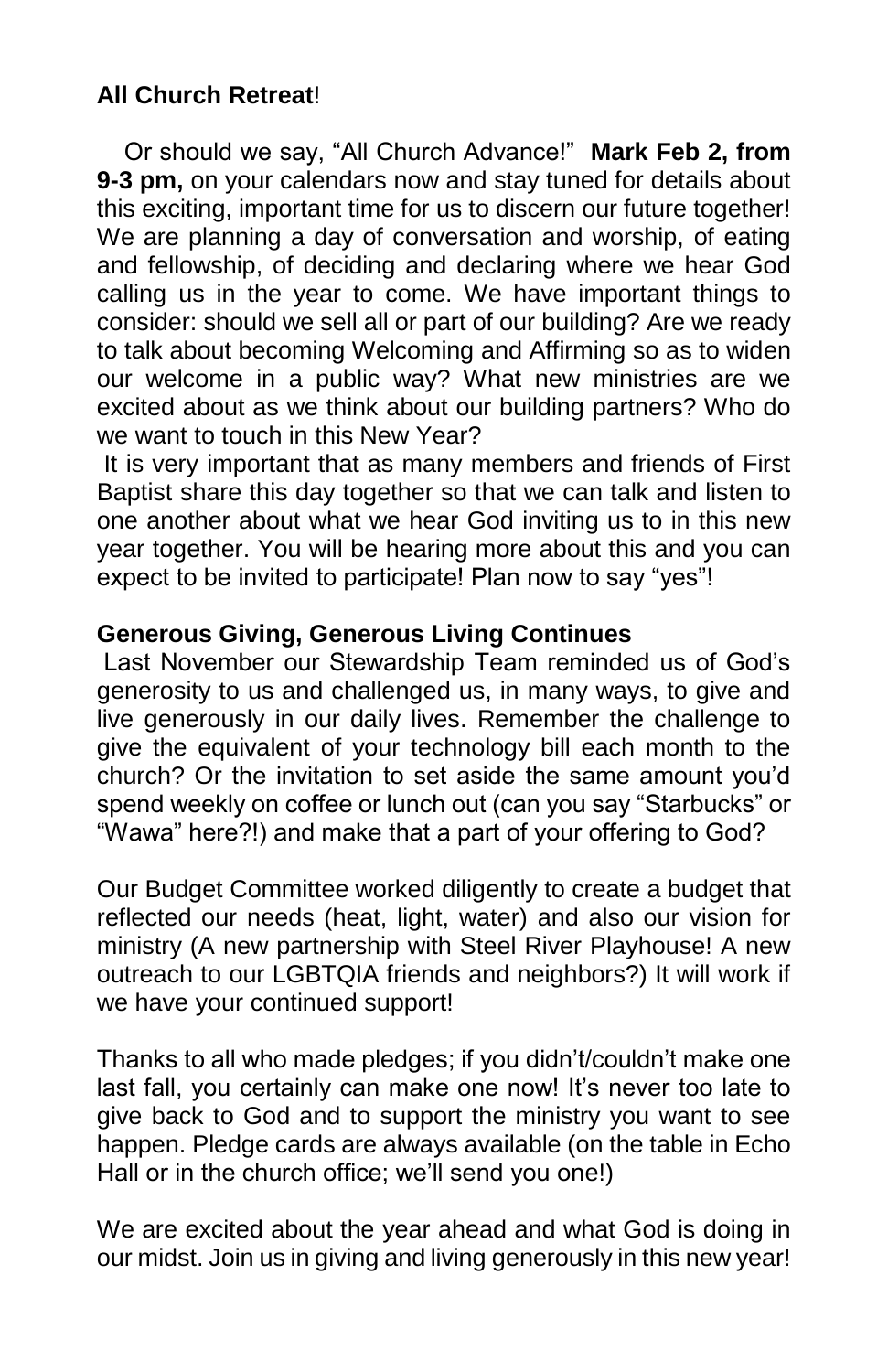### **First Baptist Partnerships**

 Over the last few months, your Moderators (Laura Alden, Deb Brauner, Myra Forrest) have been hard at work negotiating new relationships with groups who have/will share our physical space. Each one of these groups will be contributing financially to our ministry and mission. Here's the folks we are excited to be partnering with in the new year:

**Narcotics Anonymous (NA)** has been meeting four times a week in our building for several years. We strongly believe in the work they do in our community and the lives they effect by offering support and counsel to those who struggle with drug addiction and recovery. At a time when our country is facing a significant rise in drug-related illness and death, NA's work has never been more important. We are pleased to support this significant ministry in our community. NA meets in New Fellowship Hall.

**Centro Cultural Latinos Unidos (CCLU)** has been at home at First Baptist for 21 years and continue to work among the Latina/o community here in Pottstown under the capable leadership of Rita Paez. CCLU is a bilingual, bridge-building organization, committed to enriching the lives of Latinos and others by embracing diversity through cultural, educational and recreational programs in the greater Pottstown area. We are delighted to continue to support this organization and seek to build stronger relationships with this group. CCLU continues to use the King Street side of Old Fellowship Hall.

**Steel River Playhouse** seeks to strengthen community, inspire creative exploration, educate, and entertain, through the presentation of quality performing arts events and education for diverse audiences. Located just down the street and around the corner from First Baptist, they will be sharing our space for rehearsals and storage. Our agreement with Steel River includes the opportunity to use their theater space for our Christmas Concert as well as to be recipients of their talent in ministries to children and adults. Stay tuned as we create opportunities to see plays and to experience drama (the artistic kind!) in the year to come! Steel River will be housed in the second-floor classroom, King Street side, of our education building.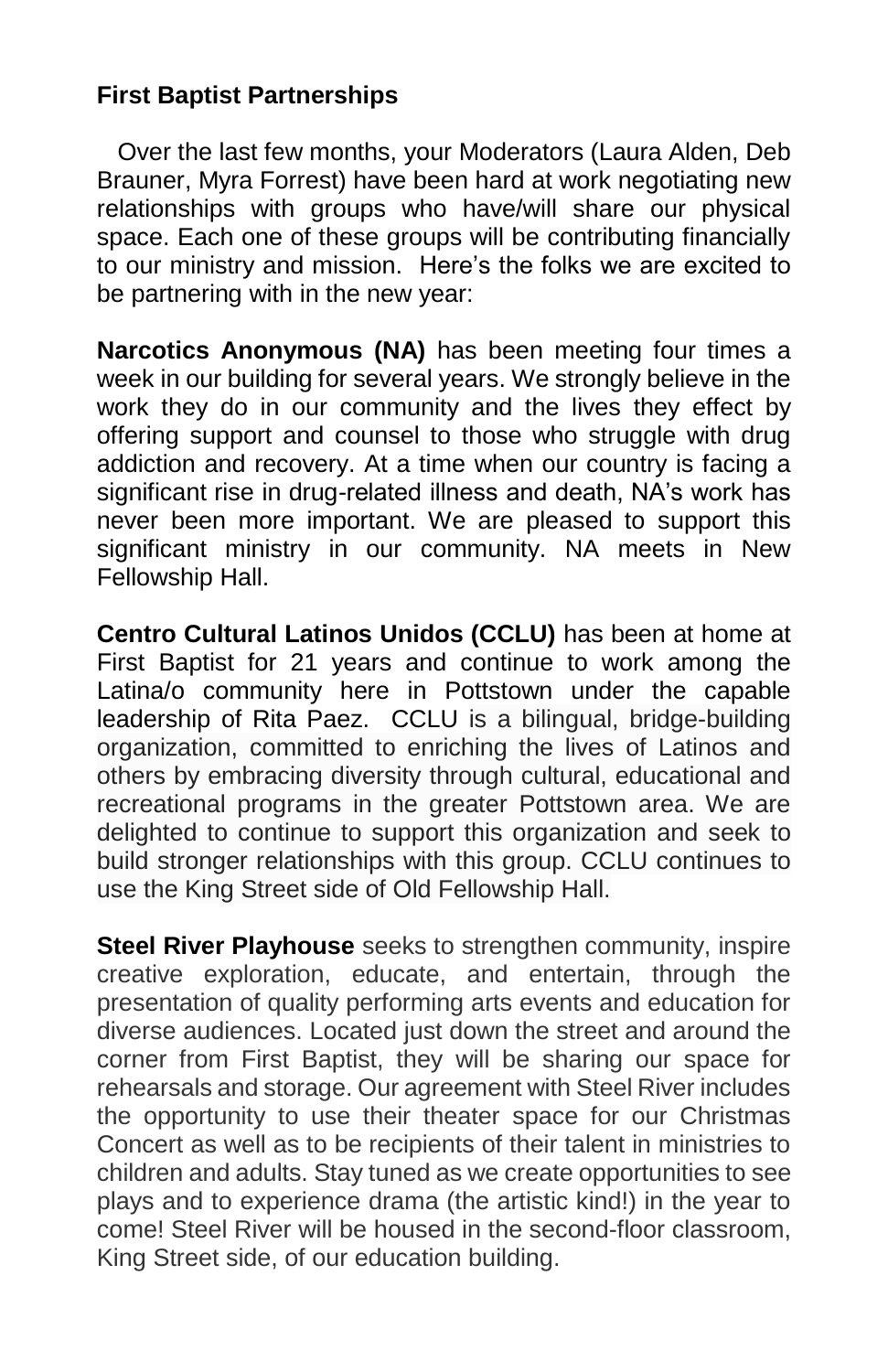**YWCA Tri-County Area (YW)** has been renting space in our building since late August for an after-school program but now is moving to the two first-floor classrooms in our education building as their pre-K program makes their new home with us. YWCA Tri-County Area is dedicated to eliminating racism, empowering women and promoting peace, justice, freedom and dignity for all—all things that First Baptist values! We look forward to exploring ways to serve our community together.

#### **December Congregational Meeting**

At our December meeting we voted on a budget for 2019 and we also elected Nancy Unruh to Chair the Board of Christian Education and added Dennis Landon and Deb Brauner to that Board as well. Our thanks to these who are willing to serve in this way!

# Christian Education  **Chairperson of the Board, Nancy Unruh Sunday School Superintendent, Susan Heinz**

*Mission Statement for the Board of Christian Education: Our mission is to support each other by providing tools and opportunities for continual growth, regardless of who we are and where we are on our journey to know God. (Revised 1/17/2015)*

## **Sunday School**

The adult class will meet at 9:15 am in the library. The children's Sunday School meets during the Worship service at 10:45 am.

## **Cards**

If you know someone who needs cheering up, the children love making cards to be sent to the shut-ins and long-distance friends. If you know someone that would appreciate a card, please let Kathy, Sue, or Lauren know.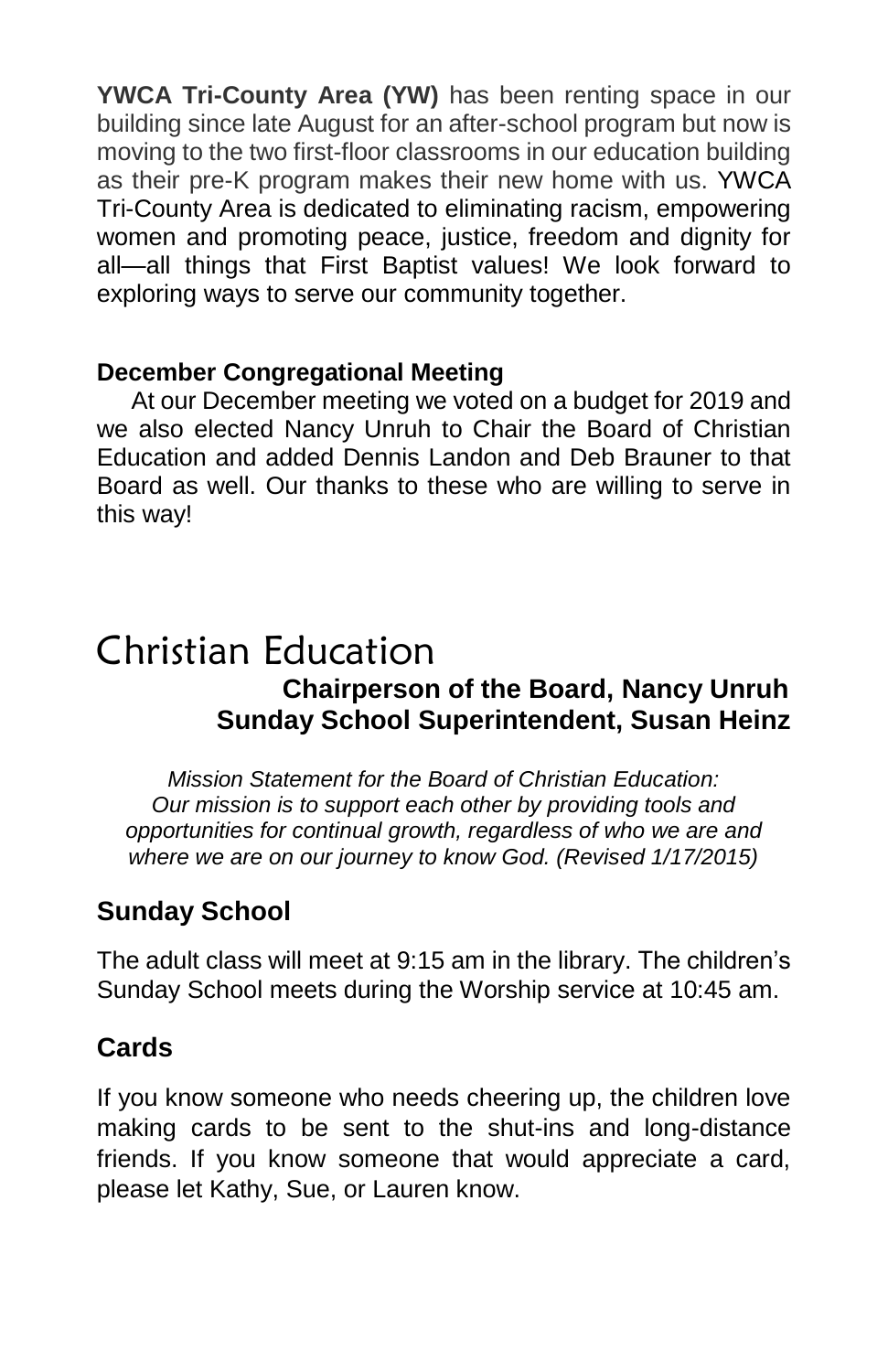## **Redner's Save a Tape Receipts**

Thank you for your continued support of Christian Education. We receive 1% of the total receipts which helps us purchase supplies for Sunday School. Please continue to use your Redner's Rewards Card whenever you shop.

## **The Secret Place**

The Secret Place is available on the table in Echo Hall for your personal devotions. Please consider a contribution to help defray the cost of making this material available. Feel free to pick one up for a friend.

## **Next Meeting**

The next meeting of the CE Board will be on Sunday, January 13<sup>th</sup>. If you are interested sharing some of your ideas, please feel free to join us.

# Cluster Notes **Ruth Chonka**

In order to serve our community, **the Cluster has need of the following things**:

- **Volunteers** in the warehouse and pantry, stocking shelves. Call 610-970-5995 and ask for Samantha.
- Gallon size closable plastic bags
- Pots, Pans and cleaning supplies
- Low-Fat, Low-Sugar, or Low-Salt items: canned or boxed food such as soup, meat, stew, pasta, vegetables, fruit, cereal, oatmeal, crackers, peanut butter, jelly, baby food, real juice
- Laundry, cleaning supplies and equipment, toilet paper, paper towels
- personal hygiene items, diapers (size 3,4,5), wipes
- sheets and blankets (all sizes)
- Plastic and paper grocery-size bags.
- Egg cartons are **not** needed right now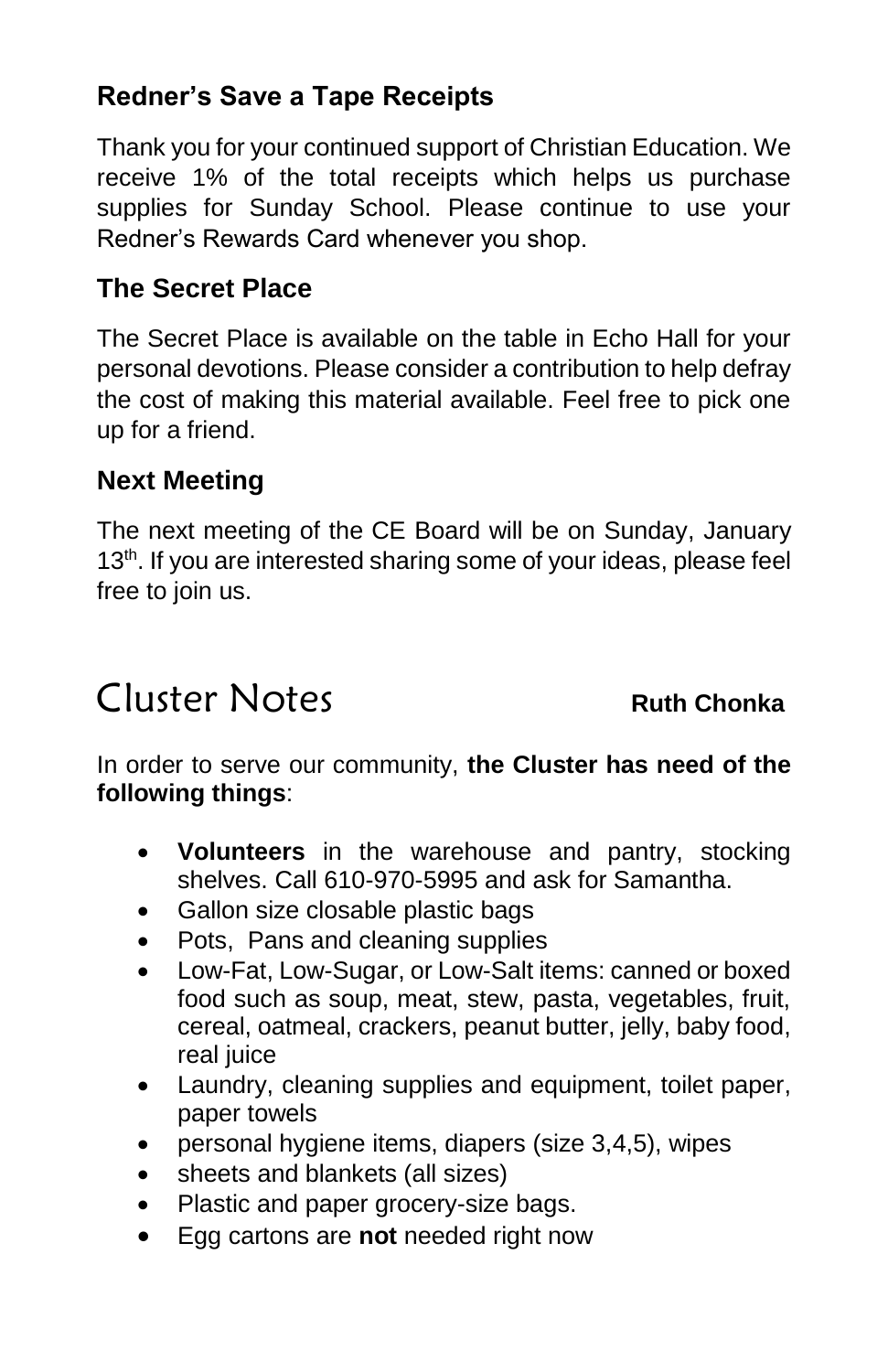**Cluster Fundraisers**: Professional Pharmacy register tapes (includes prescriptions). Place in Ruth Chonka's mailbox.

**Bi-lingual Persons Needed**: The Cluster is seeking persons who can help Spanish-speaking clients who shop at the Cluster. Please contact Victoria Bumstead (610-970-5995) or [vbumstead@pottstowncluster.org.](mailto:vbumstead@pottstowncluster.org)

## Diaconate **Joel Dugan, Chairperson**

**Community Meal:** The Cluster Luncheon is at Christ Episcopal Church on the first Monday of the month. The meal begins at 11:45 am and anyone who can help serve is welcome. We thank all those that have committed to this ministry in Pottstown.

#### **Communion Offering Reminder**

The Communion envelope found in your box for the first Sunday of the month is used for the Fellowship Fund on the even months. The Fellowship Fund is to help our members in financial need. On the odd numbered months, the Fellowship Fund is used for missions.



# Board of Worship & Music  **Teri Hoffman, Chairperson**

In September the Worship and Music Committee presented our new hymnal RENEW! In an effort to introduce some new music to our congregation; this hymnal does just that and also includes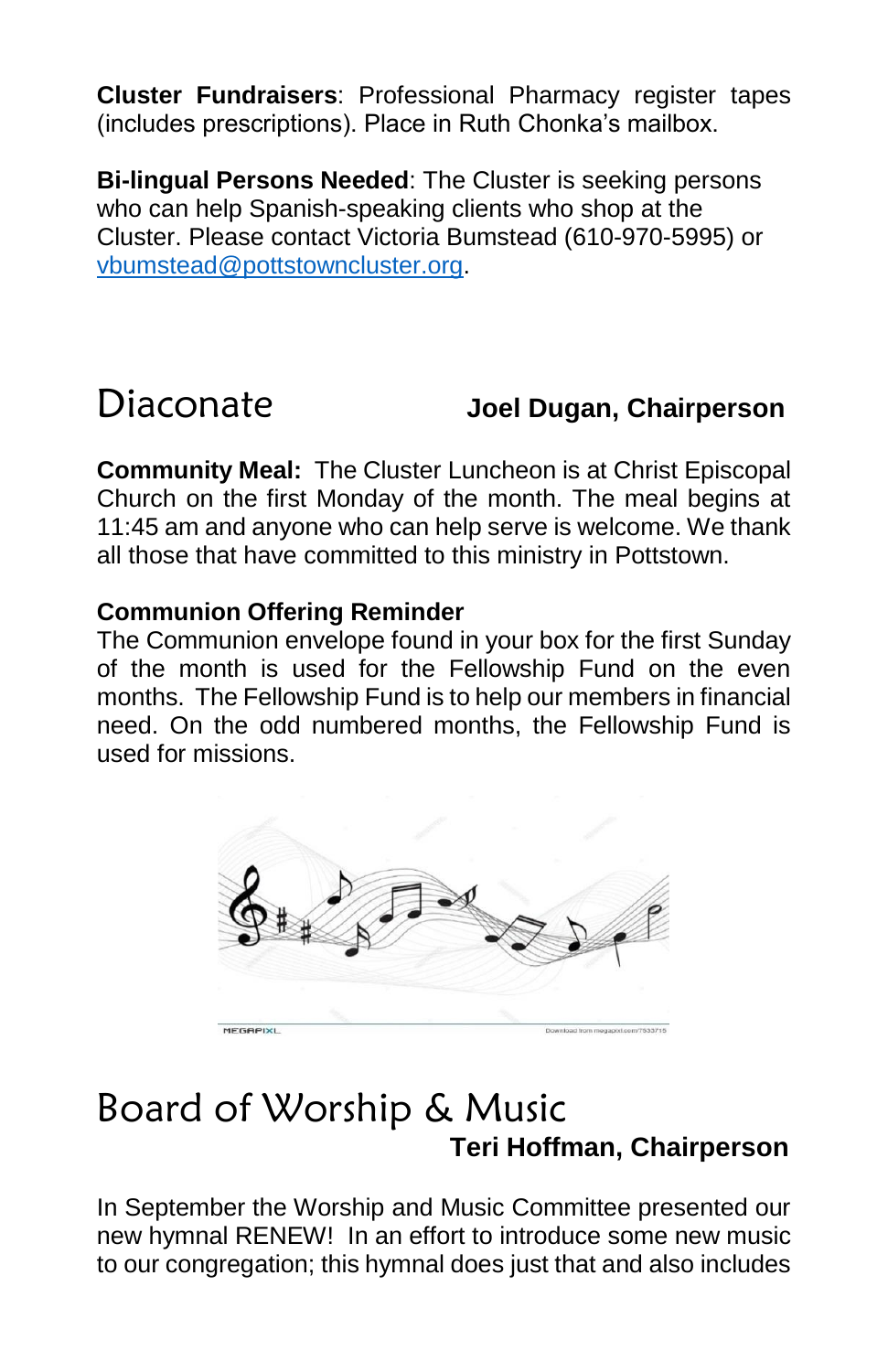traditional hymns. Hymnals may be sponsored with your gift of \$10 with a dedication label placed inside the front cover in honor of or in memory of a loved one. To date **50 hymnals** have been purchased in honor or recognition of loved ones. We are still accepting dedications and donations for our new hymnal Renew. Our plan is to celebrate these gifts and dedicate our hymnals on Sunday, Feb 17.

# Trustees **Michael Heinz, Chairperson**

# Trustees Updates

- 1. A deposit has been made for replacing the kitchen windows.
- 2. Arrangements have been made for snow removal.
- 3. Light bulbs have been replaced in New Fellowship Hall.
- 4. Trustees will need two new members come the summer of 2019. Anyone interested should contact Michael Heinz.

# We've Got Mice!

 No, not the four-legged rodent kind, but "Church Mice", the two-legged helpful kind as folks pick up small but essential tasks that need to get done around our church. Each of these jobs takes only a brief amount of time and effort; they can be done alone or with a friend, some by someone as young as an elementary school student or as "experienced" as an elder! They include things like picking up bulletins in the pews to recycle after worship each week, picking up trash in the parking lot, making sure the building is secured after worship, straightening up after using a space, keeping the book shelves neat, polishing brass on an occasional basis, etc. Jeanne Petrosky has put together a list and a sign-up sheet for your convenience; it's in Echo Hall.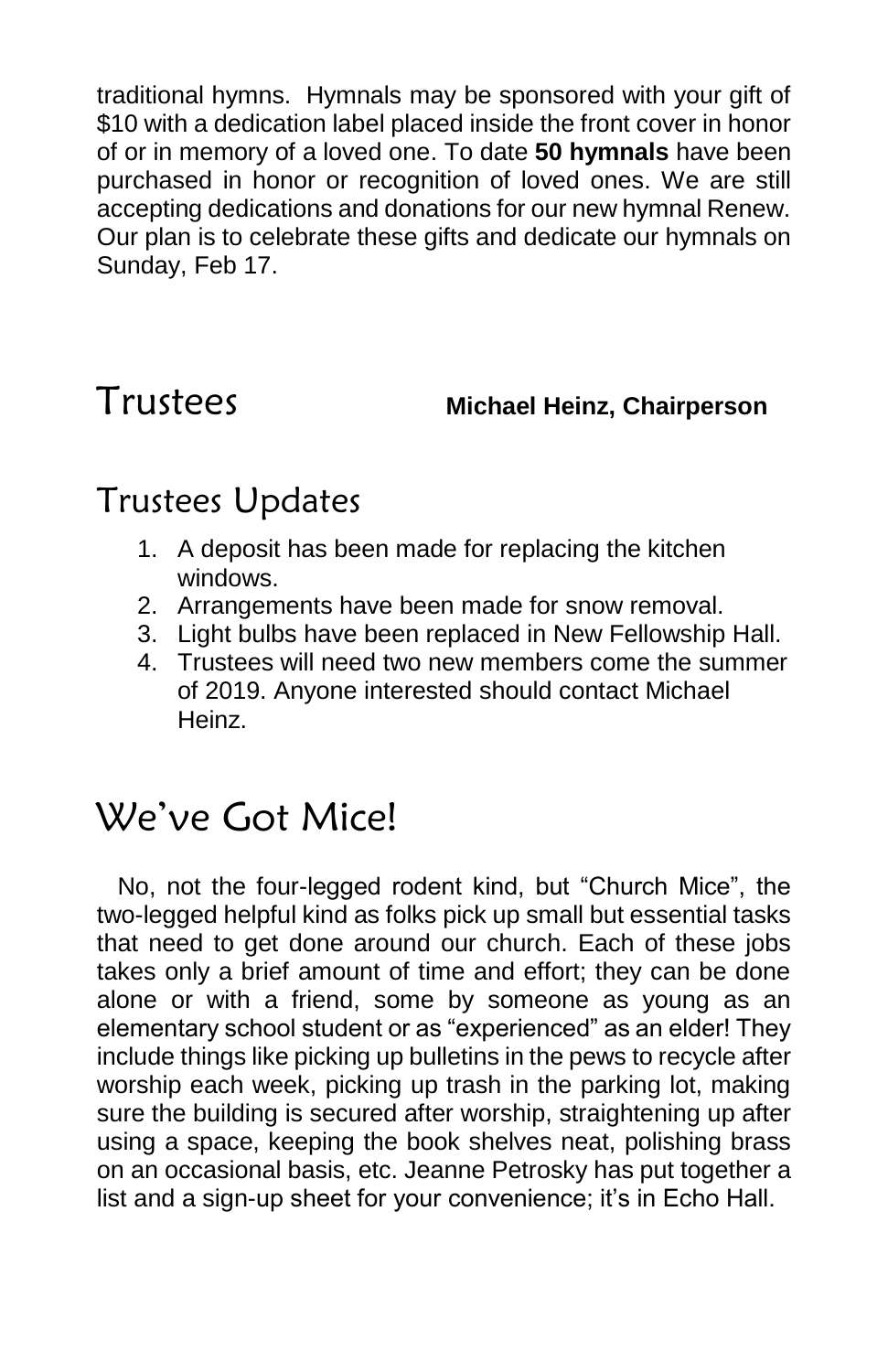# Change of address:

Rev Dr. Marcia B. Bailey 119 Revere Court Collegeville, Pa 19426 610-585-4322

If your address, phone number, or email has changed since our last directory, please let the church office know so we can update our records.

# Ministry Coordination Team

As we begin a new year, we want to remind you of those who have accepted responsibilities for our various boards and invite you to consider where you would like to serve in the days to come. Everyone is welcome and needed to serve God!

Co-Moderators: Laura Alden Deb Brauner Myra Forrest

Financial Secretary: Jeanne Petrosky Church Clerk: Nancy Unruh Treasurer: Suzanne Grace

#### **Boards**

Christian Education: Nancy Unruh, Chairperson Sunday School Superintendent: Susan Heinz Lauren Emmell, Dennis Landon, Deb Brauner, & Maricarmen **Trexler** 

Diaconate: Joel Dugan, Chairperson Ruth Chonka, Jane Gruen

Trustees: Michael Heinz, Chairperson Rick Unruh, & John Forrest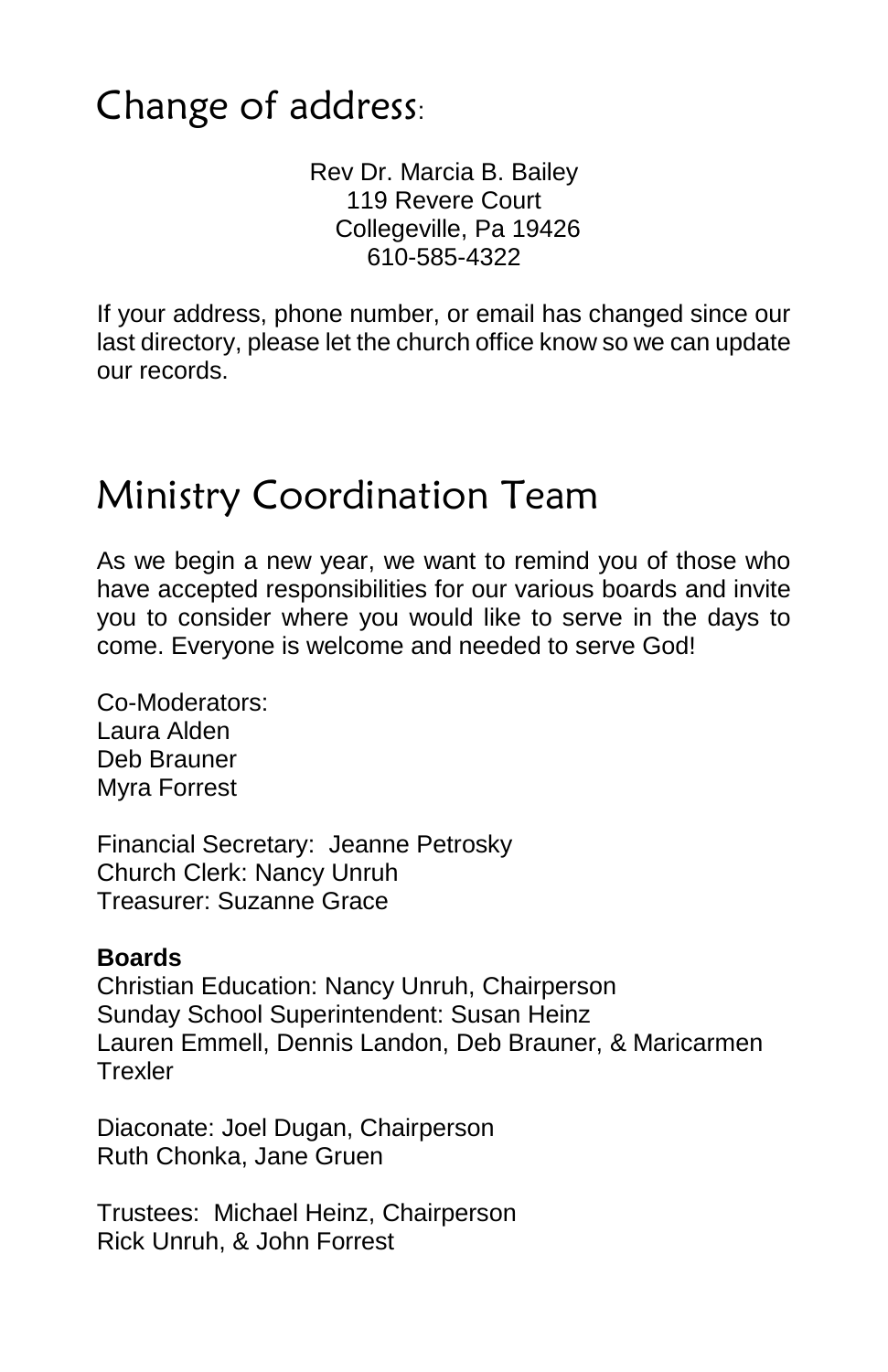Worship and Music: Teri Hoffman, Chairperson Corinne Griffiths, Kathy Ballein, Tim Raub, & Myra Forrest

Missions: Kathy Purington, Chairperson Jane Gruen & Ruth Chonka

# January Birthdays

- 2 Yolanda Grohoski
- 3 Robert Tyson, Jr.
- 5 Gladys Miller
- 7 Christina Rojas
- 9 Holly Hayer Carol Weiss
- 10 Jacob Trexler
- 12 Diane Gumbarge Sydney Yeager
- 22 Michael Heinz Susan Kelly
- 26 Tim Raub
- 29 Marcia Bailey
- 31 Corinne Griffiths

Are we missing your name? Send us your birthday so we can invite others to celebrate with you!